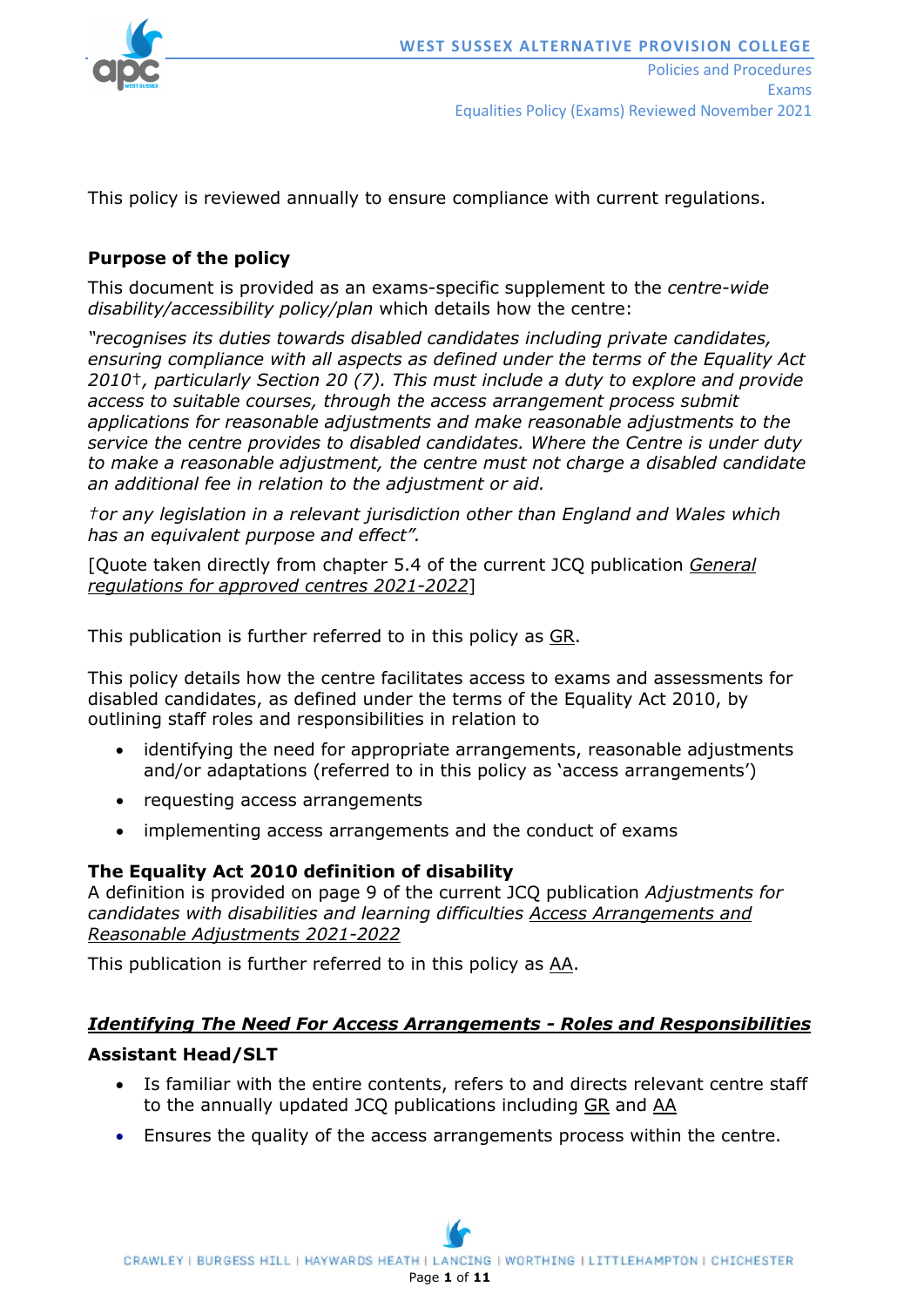

- Ensures staff roles, responsibilities and processes in identifying, requesting and implementing access arrangements are clearly defined and documented.
- Ensures an appropriately qualified assessor(s) is appointed and that evidence of the qualification(s) of the person(s) appointed is held on file
- Ensures a policy demonstrating the centre's compliance with relevant legislation is in place.
- Ensures the assessment process is administered in accordance with the regulations.
- To provide a statement in Word Processing policy which details the criteria used to award and allocate word processors for exams.

# **Assistant Head / Centre Manager**

- Are familiar with the entire contents of the annually updated JCQ publications including [GR](http://www.jcq.org.uk/exams-office/general-regulations) and [AA](http://www.jcq.org.uk/exams-office/access-arrangements-and-special-consideration/regulations-and-guidance)
- Support the SENDCo in determining the need for and implementing access arrangements.
- Ensures the quality of the access arrangements process within the centre.

# **Special Educational Needs and Disabilities Coordinator (SENDCo)**

- Has full knowledge and understanding of the contents, refers to and directs relevant centre staff to the annually updated JCQ publication [AA](http://www.jcq.org.uk/exams-office/access-arrangements-and-special-consideration/regulations-and-guidance)
- Leads on the access arrangements process to facilitate access for candidates.
- Ensures arrangements put in place for exams/assessments reflect a candidate's *normal way of working* within the centre.
- Ensures that all assessments carried out and arrangements put in place comply with JCQ and awarding body regulations and guidance.
- Ensures the need for access arrangements for a candidate is considered on a subject-by-subject basis.
- Presents when requested by a JCQ Centre Inspector, evidence of the assessor's qualification.
- Works with teaching staff, relevant support staff and the exams officer to ensure centre-delegated and awarding body approved access arrangements are put in place for candidates taking internal and external exams/assessments.
- Provide information to evidence the normal way of working of a candidate.
- Conducts appropriate assessments to identify the need(s) of a candidate.
- Provides appropriate evidence to confirm the need(s) of a candidate.
- Completes appropriate documentation as required by the regulations of JCQ and the awarding body.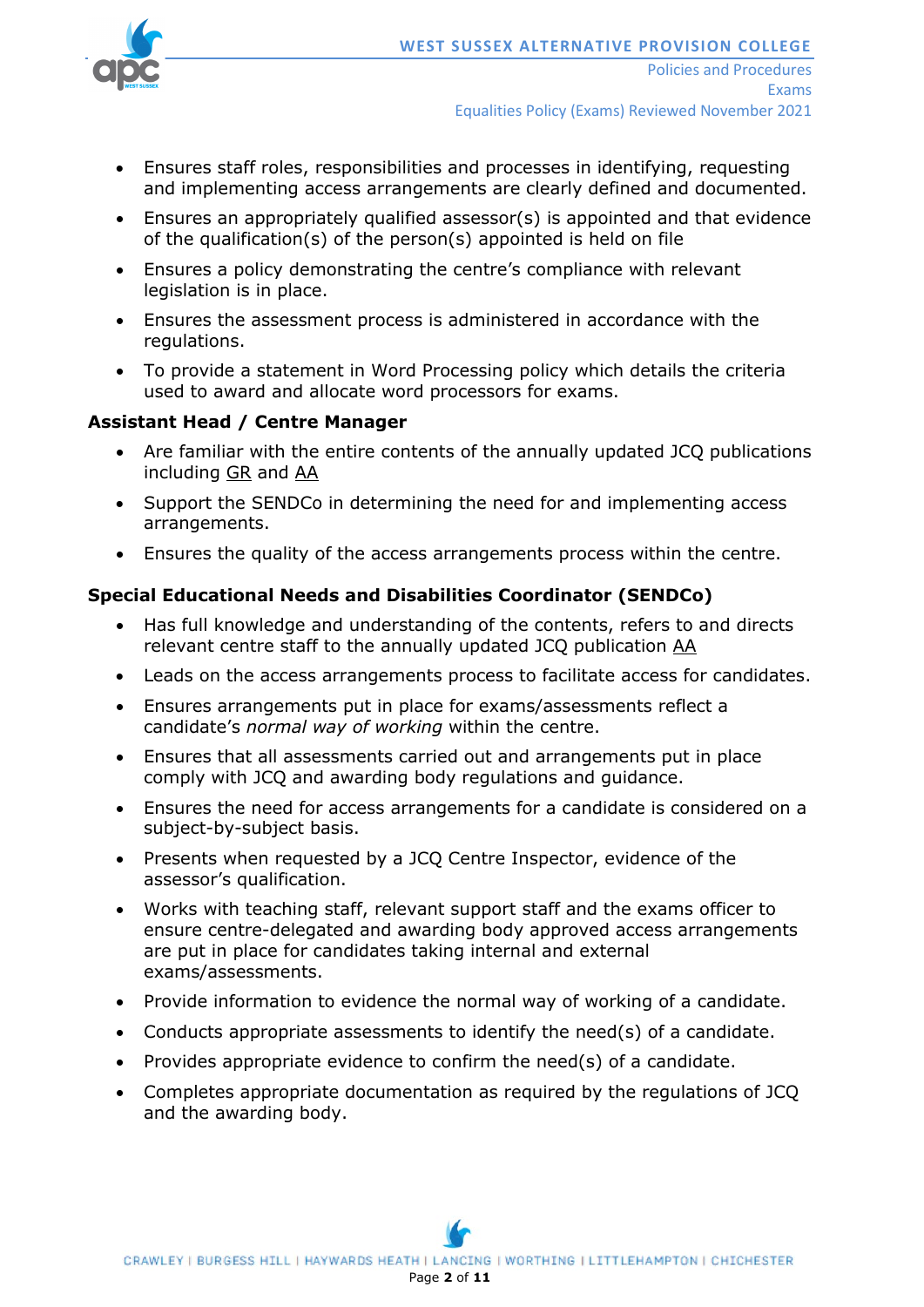

Exams Equalities Policy (Exams) Reviewed November 2021

• Ensures that the access arrangements/reasonable adjustment approved allow the candidate to access the assessment, but do not result in the candidate gaining an unfair advantage

#### **Teaching Staff**

- Inform the SENDCo of any support that might be needed by a candidate.
- Provide information to the SENDCo to evidence the normal way of working of a candidate.

#### **Exams Officer**

• Provides a policy on the use of word processor, which includes a statement provided by SLT which details the criteria the centre uses to award and allocate word Processors for exams. (wsapc word processing policy for exams)

#### **Requesting Access Arrangements - Roles and Responsibilities**

#### **Special Educational Needs and Disabilities Coordinator (SENDCo)**

- Determines if the arrangements identified for a candidate require prior approval from the awarding body before the arrangements are put in place or if approval is centre delegated.
- Follows guidance in [AA](http://www.jcq.org.uk/exams-office/access-arrangements-and-special-consideration) (chapter 8) to process approval applications for access arrangements for those qualifications included.
- Applies for approval where this is required, through *Access arrangements online* (AAO), or through the awarding body where qualifications sit outside the scope of AAO.
- Ensures that where approval is required the application is processed on time and no later than the awarding body's published deadline
- Ensures that the full supporting evidence is in place before an online application is processed
- Reviews evidence before an online application is processed, ensuring that the candidate does meet the published criteria for the respective arrangement
- Holds all supporting evidence and presents such evidence to a JCQ Centre Inspector upon request
- Ensure that the agreed adjustment has been put in place before the candidates first examination.
- Ensures appropriate and required evidence is held on file to confirm validation responses in AAO including (where required) the completion of JCQ Form 8 (Application for Access arrangements – profile of learning difficulties), and/or centre based evidence including concise files note(s) on centre headed paper, signed and dated and a body of evidence to be substantiate the candidates normal way of working within the centre (Form 8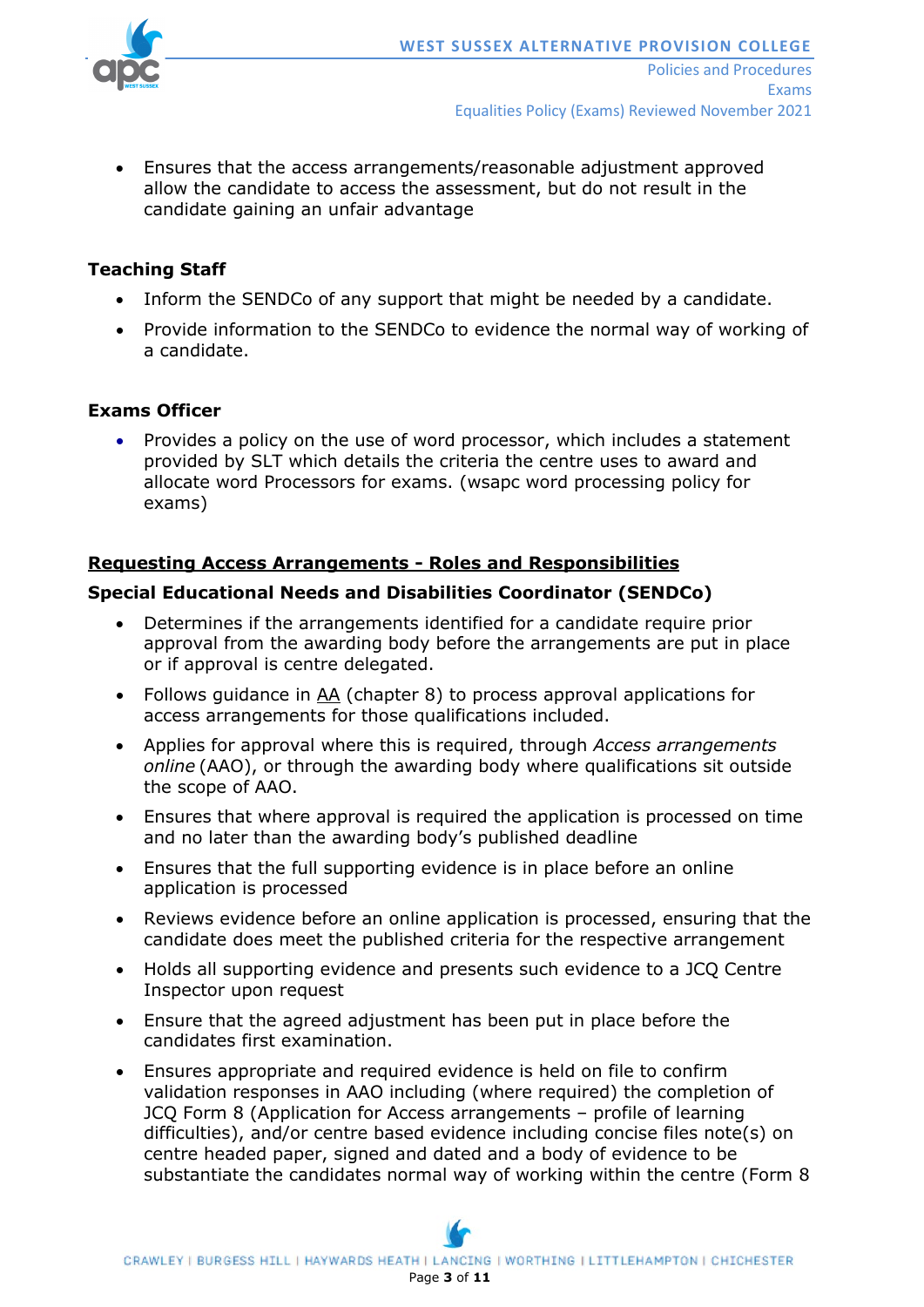

Policies and Procedures Exams Equalities Policy (Exams) Reviewed November 2021

must only be used for candidates with learning difficulties or where a Language modifier is required)

- Ensures the names of all other assessors, who are assessing candidates studying qualifications covered by AAO are entered into AAO to confirm their status.
- Confirms by ticking the *'Confirmation'* box prior to submitting the application for approval that the *'malpractice consequence statement'* has been read and accepted.
- Makes an *awarding body referral* through AAO where the initial application for approval may not be approved by AAO, where it is deemed by the centre that the candidate does meet the criteria for the arrangement(s)
- Ensures that arrangements, and approval where required, are in place at the start of the course and at the latest by the awarding body deadline.
- Maintains a file/e-folder for each candidate that will include:
	- completed JCQ/awarding body application forms and evidence forms.
	- appropriate evidence to support the need for the arrangement where required.
	- appropriate evidence to support normal way of working within the centre.
	- in addition, for those qualifications (where approval is required), a printout of the AAO approval and a signed candidate personal data consent form (which provides candidate consent to their personal details being shared)

Presents the files when requested by a JCQ Centre Inspector and addresses any queries/questions raised.

• Liaises with teaching staff regarding any appropriate modified paper requirements for candidates.

## **Exams Officer**

- Is familiar with the entire contents of the annually updated JCQ publication [GR](http://www.jcq.org.uk/exams-office/general-regulations) and is aware of information contained in [AA](http://www.jcq.org.uk/exams-office/access-arrangements-and-special-consideration/regulations-and-guidance) where this may be relevant to the EO role
- Liaises with the SENDCo to ensure AAO approval is in place for early opening of papers where this may be required where the centre is permitted to modify a timetabled written component exam paper (copy on coloured paper, enlarge to A3 or copy to single sided print)
- Following the appropriate process (AAO for those qualifications included in the tool; using *Form VQ/EA*), orders published modified papers, by the awarding body's deadline for the exam series, where these may be required for a candidate.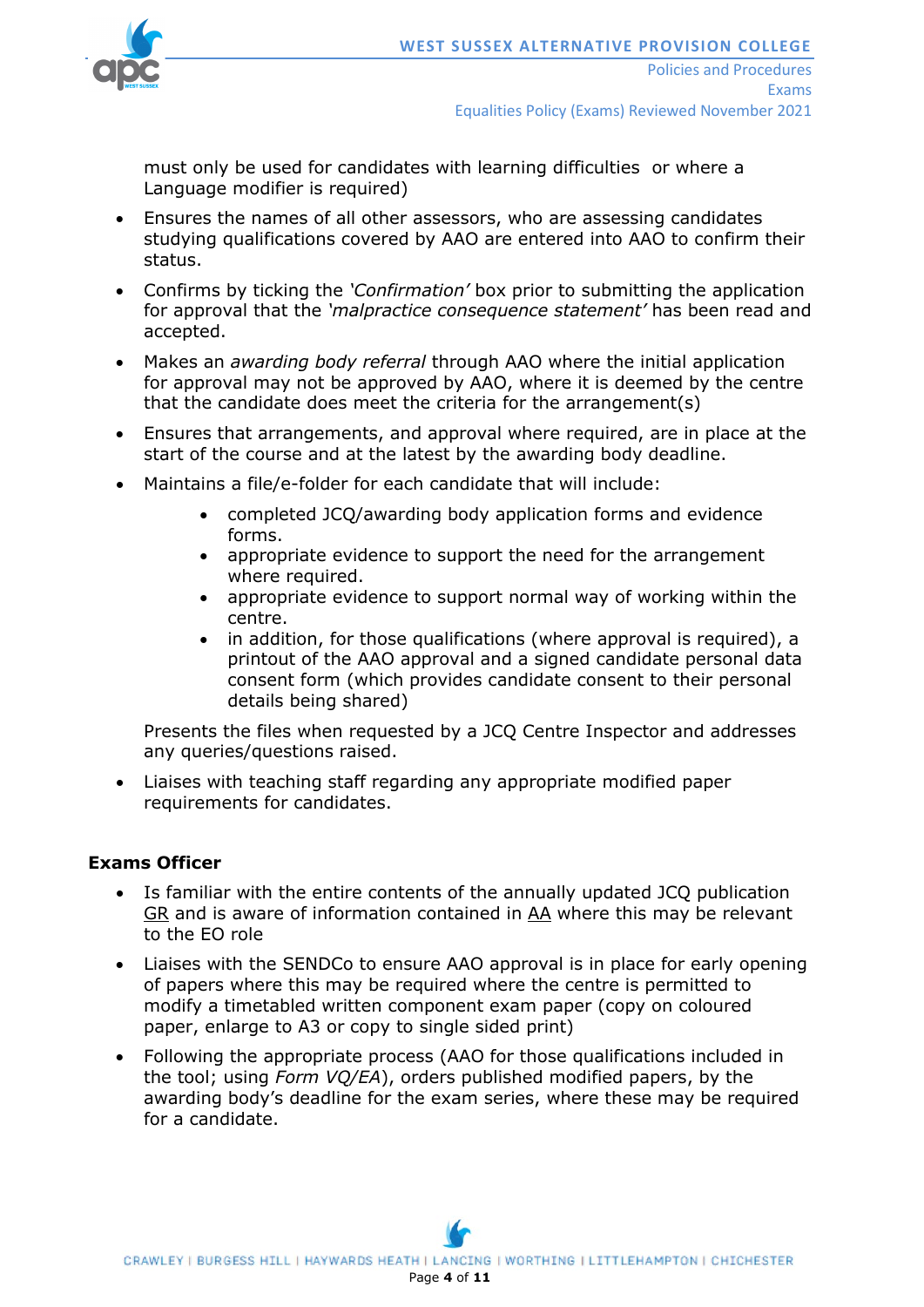

# **Implementing Access Arrangements And The Conduct Of Exams Roles and responsibilities**

## **External assessments**

These are assessments which are normally set and marked/examined by an awarding body which must be conducted according to awarding body instructions and/or the JCQ publication *[Instructions for conducting examinations](http://www.jcq.org.uk/exams-office/ice---instructions-for-conducting-examinations)* (ICE).

## **Head of Centre**

- Is familiar with the *Checklist for heads of centre and examination officers The Equality Act 2010 and conduct of examinations* provided in the current [ICE](http://www.jcq.org.uk/exams-office/ice---instructions-for-conducting-examinations)
- Is responsible for the centre's emergency evacuation procedures and the arrangements that may need to be in place for a candidate with a disability who may need assistance when an exam room is evacuated.

## **Assistant Heads/Centre Managers**

- Supports the SENDCo, the exams officer and other relevant centre staff in ensuring appropriate arrangements, adjustments and adaptations are in place to facilitate access for disabled candidates to exams.
- Ensures a candidate is involved in any decisions about arrangements, adjustments and/or adaptations that may be put in place for him/her and ensures the candidate understands what will happen at exam time.
- Ensures exam information (JCQ information for candidate's documents, individual exam timetable etc.) is adapted where this may be required for a disabled candidate to access it.
- Ensures that prior to any arrangements being put in place checks are made that arrangements do not impact on any assessment criteria/competence standards being tested.
- Ensures that any arrangements put in place do not unfairly disadvantage or advantage disabled candidates.
- Liaises with the exams officer (EO) regarding facilitation and invigilation of access arrangement candidates in exams.
- Liaises with other relevant centre staff regarding the provision of appropriate rooming and equipment that may be required to facilitate access for disabled candidates to exams.
- Appoints appropriate centre staff as facilitators to support candidates (practical assistant, prompter, Oral Language Modifier, reader, scribe, or Sian Language Interpreter)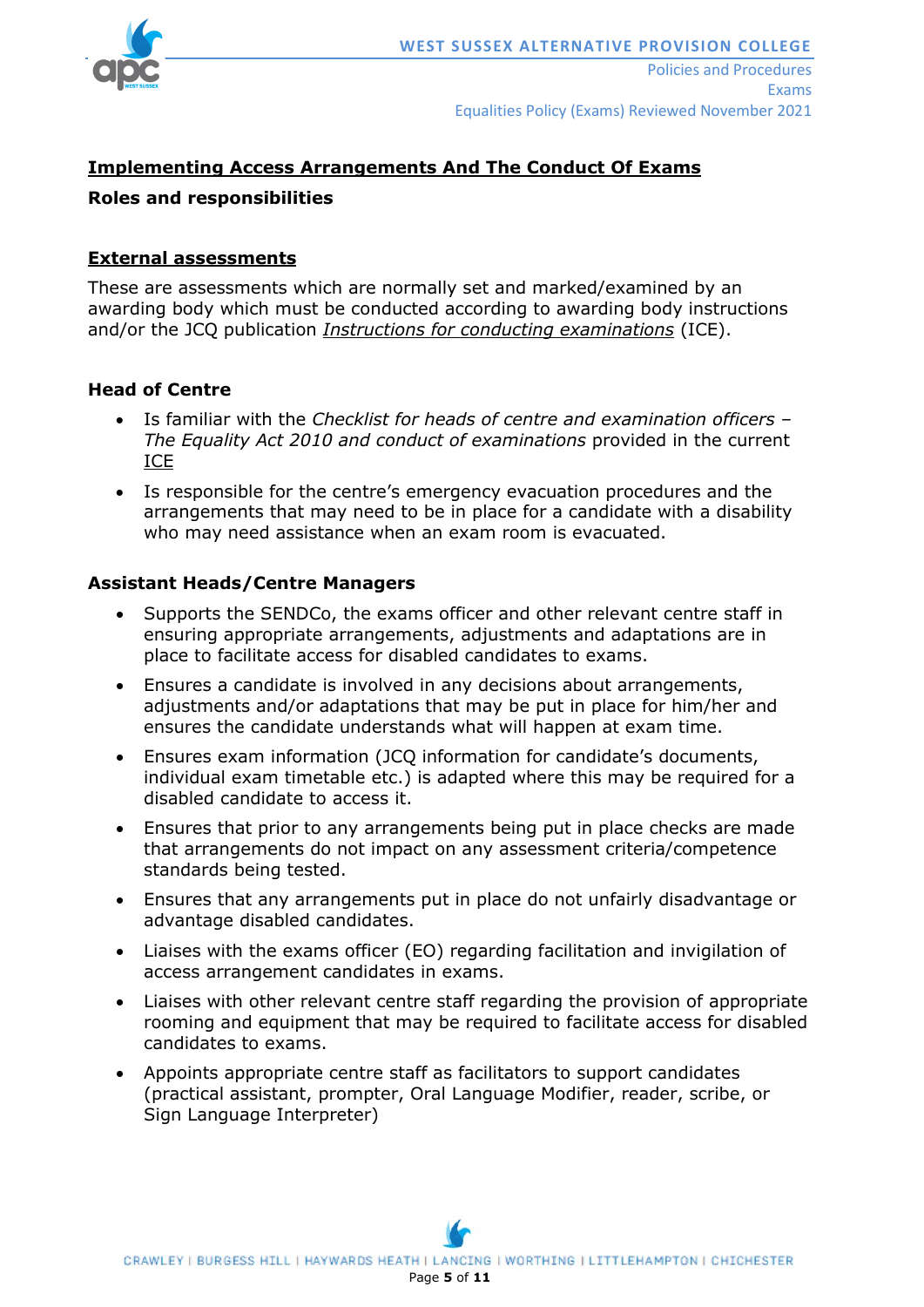

Policies and Procedures Exams Equalities Policy (Exams) Reviewed November 2021

- Liaises with the SENDCo and other relevant centre staff to ensure appropriate arrangements, adjustments and adaptations are in place to facilitate access for disabled candidates to exams.
- Liaises with the SENDCo to ensure exam information (JCQ information for candidate's documents, individual exam timetable etc.) is adapted where this may be required for a disabled candidate to access it
- Liaises with the SENDCo regarding the facilitation and invigilation of access arrangement candidates.
- Liaises with the SENDCo regarding rooming of access arrangement candidates.
- Liaises with the SENDCo to ensure that invigilators are made aware of the Equality Act 2010 and are trained in disability issues.
- Ensures appropriate seating arrangements are in place where different arrangements may need to be made for a candidate to facilitate access to his/her exams.
- Ensures the facilitator is known by or introduced to the candidate prior to exams.
- Has a process in place to deal with emergency (temporary) access arrangements as they arise at the time of exams in terms of rooming and invigilation.
- Liaises with the SENDCo where a facilitator may be required to support a candidate requiring an emergency (temporary) access arrangement at the time of exams.
- Ensures where the candidates own subject teacher will be used (in exceptional circumstances) as a facilitator, an invigilator will be present at all times.
- Ensures where a facilitator is allocated to support a candidate under exam conditions that they will not be a friend, peer or private tutor of the candidate.

## **Special Educational Needs and Disabilities Coordinator (SENDCo)**

- Ensures appropriate arrangements, adjustments and adaptations are in place to facilitate access for candidates where they are disabled within the meaning of the Equality Act (unless a temporary emergency arrangement is required at the time of an exam)
- Ensures facilitators supporting candidates are appropriately trained and understand the rules of the particular access arrangement(s)
- Ensures a facilitator acting as a prompter is aware of the appropriate way to prompt depending on the needs of the candidate.
- Liaises with the EO to ensure that invigilators are made aware of the Equality Act 2010 and are trained in disability issues.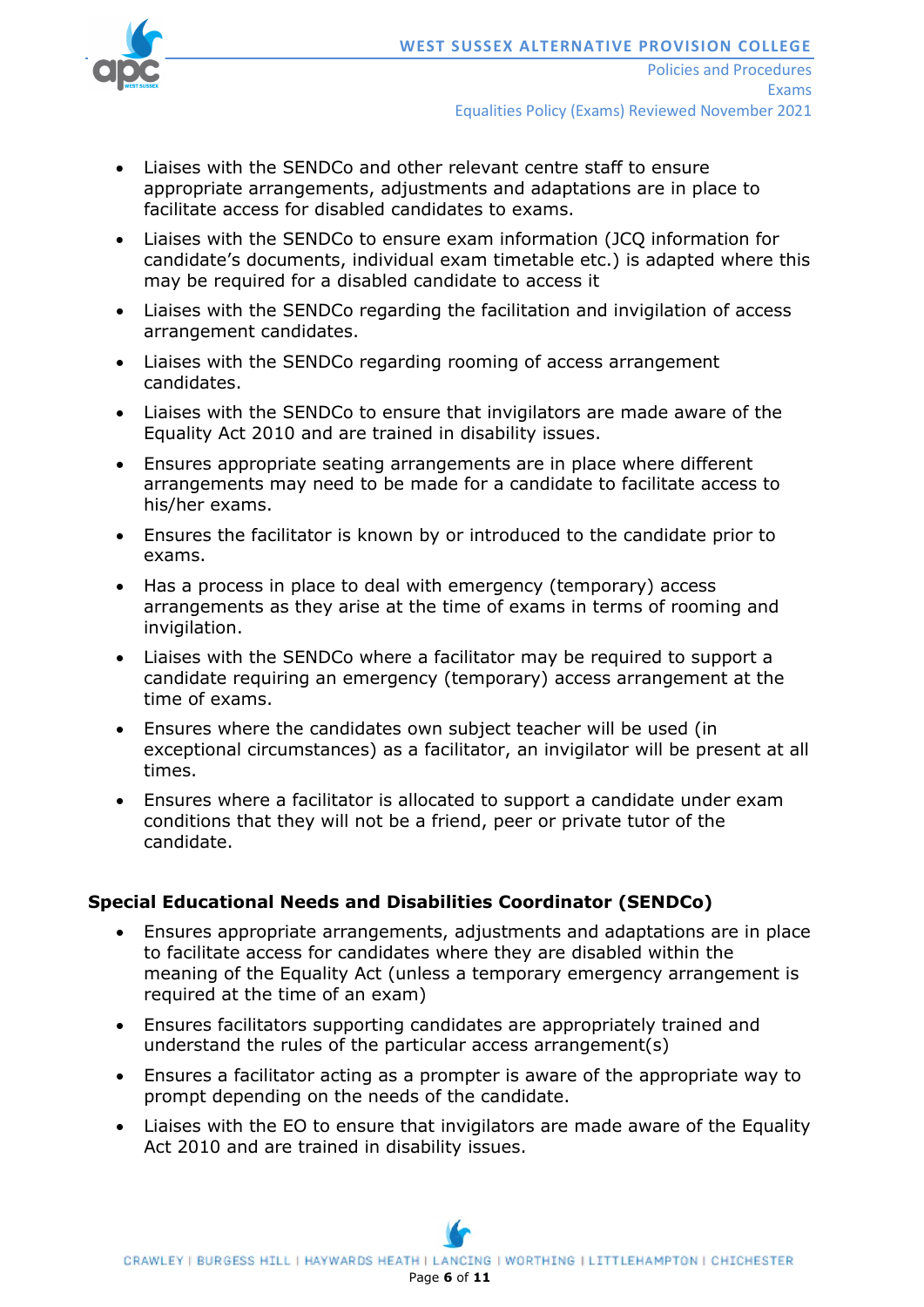

• Where required for emergency (temporary) access arrangements, applies for approval through AAO or through the awarding body where qualifications sit outside the scope of AAO.

#### **Exams Officer**

- Is familiar with and follows the *Checklist for heads of centre and examination officers – The Equality Act 2010 and conduct of examinations* provided in the current [ICE](http://www.jcq.org.uk/exams-office/ice---instructions-for-conducting-examinations)
- Understands and follows instructions for Invigilation arrangements for candidates with access arrangements in ICE 2021 – 2022.
- Ensures invigilators are briefed prior to each exam session of the arrangements in place for a disabled candidate in their exam room.
- Ensure candidates with access arrangements are identified on exam room seating plans and invigilators are made aware of the arrangements awarded and invigilators informed of those candidates with access arrangement(s) awarded.
- Ensures cover sheets, where these are required by the arrangement are completed as required by facilitators.
- Checks in advance of dated exams/assessments that modified paper orders have arrived (and if not will contact the awarding body to ensure that papers are available when required)
- Makes modifications that are permitted by the centre (a question paper copied onto coloured paper, an A4 to A3 enlarged paper or a paper printed on single sheets or where a question paper may need to be scanned into PDF format where a candidate is approved the use of a computer reader) that may be required and, where approved, opens the exam question paper packet in the secure room no earlier than 90 minutes prior to the published start time of the exam.
- Understands that where permitted/approved, secure exam question paper packets may need to be opened early where preparation is required by the facilitator (Oral Language Modifier, Live Speaker, Sign Language Interpreter only)
- Provides cover sheets prior to the start of an exam where required for particular access arrangements and ensures that these have been fully completed before candidates' scripts are dispatched to examiners/markers.
- Ensure a record of the content of training given to those facilitating an access arrangement for a candidate under exam conditions is kept and retained on file until the deadline for review of marking has been complete, whichever is later.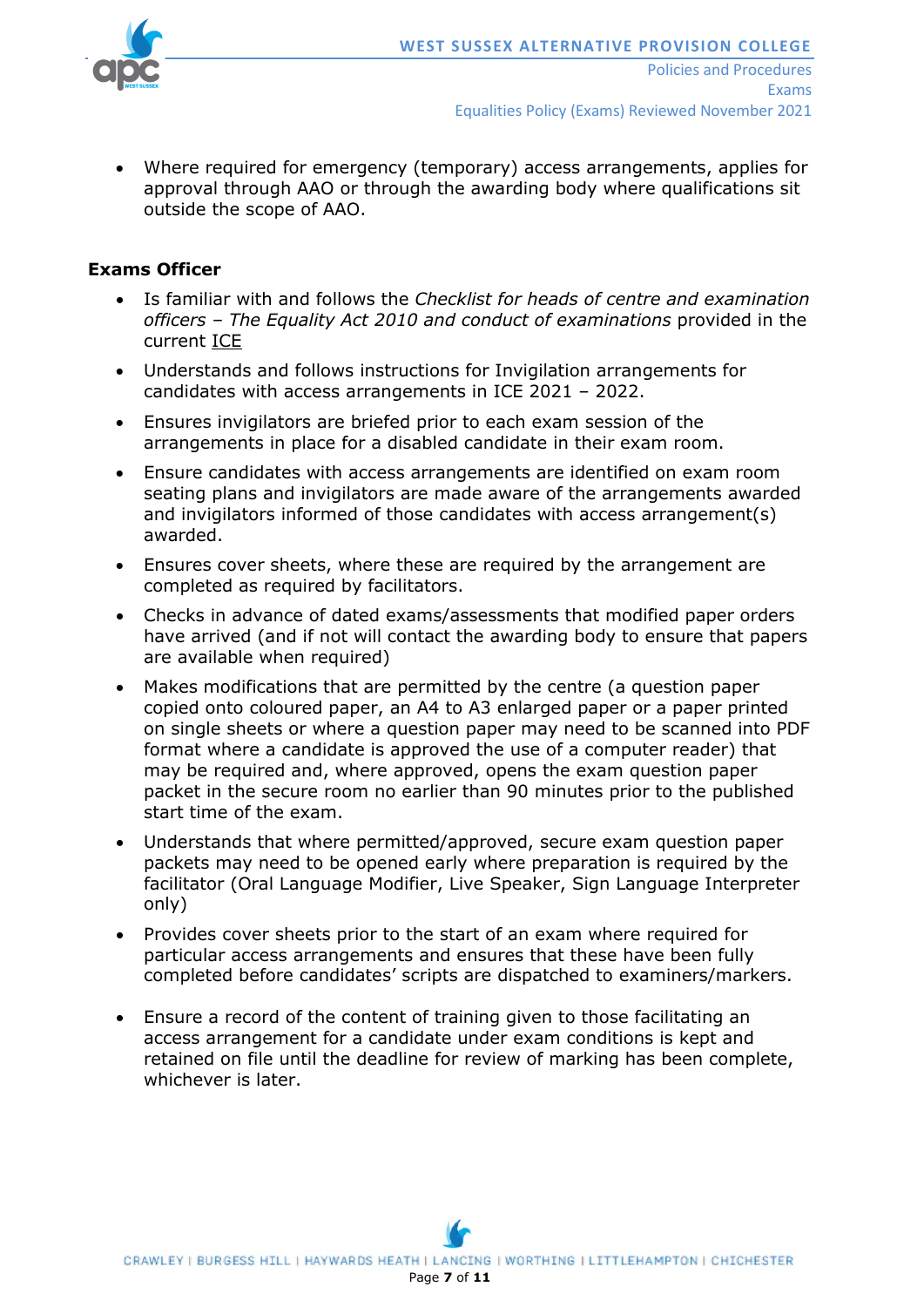

Equalities Policy (Exams) Reviewed November 2021

#### **Premises Manager/ICT Manager**

- Support the SENDCo and the exams officer to ensure appropriate arrangements, adjustments and adaptations are in place to facilitate access for disabled candidates to exams.
- Makes available any specialist equipment that may need to be provided or adapted for a candidate.

#### **Internal assessments**

These are non-examination assessments (NEA) which are normally set by a centre/awarding body, marked and internally moderated/standardised by the centre and moderated by the awarding body.

*"Externally marked and/or externally set practical examinations taken at different times across centres are classified as 'NEA'."*

[Quote taken from the JCQ publication *[Instructions for conducting non-examination](http://www.jcq.org.uk/exams-office/non-examination-assessments)  [assessments](http://www.jcq.org.uk/exams-office/non-examination-assessments)* – *Foreword*,]

## **Special Educational Needs and Disabilities Coordinator (SENDCo)**

- Liaises with teaching staff to implement appropriate access arrangements for candidates.
- Ensures centre-delegated and awarding body approved arrangements are in place prior to a candidate taking his/her first formal supervised assessment.
- Ensures candidates are aware of the access arrangements that are in place for their assessments.
- Ensures facilitators supporting candidates are appropriately trained and understand the rules of the particular access arrangement(s)
- Liaises with the teacher where a facilitator may be required to support a candidate requiring an emergency (temporary) access arrangement at the time of his/her formal supervised assessment.

#### **Teaching Staff**

- Support the SENDCo in implementing appropriate access arrangements for candidates.
- Provide the SENDCo with assessment schedules to ensure arrangements are put in place when required.
- Liaise with the SENDCo regarding assessment materials that may need to be modified for a candidate.
- Ensure a candidate has had appropriate opportunities to practise using the access arrangement(s) before his/her first exam.
- Ensures cover sheets are completed as required by facilitators.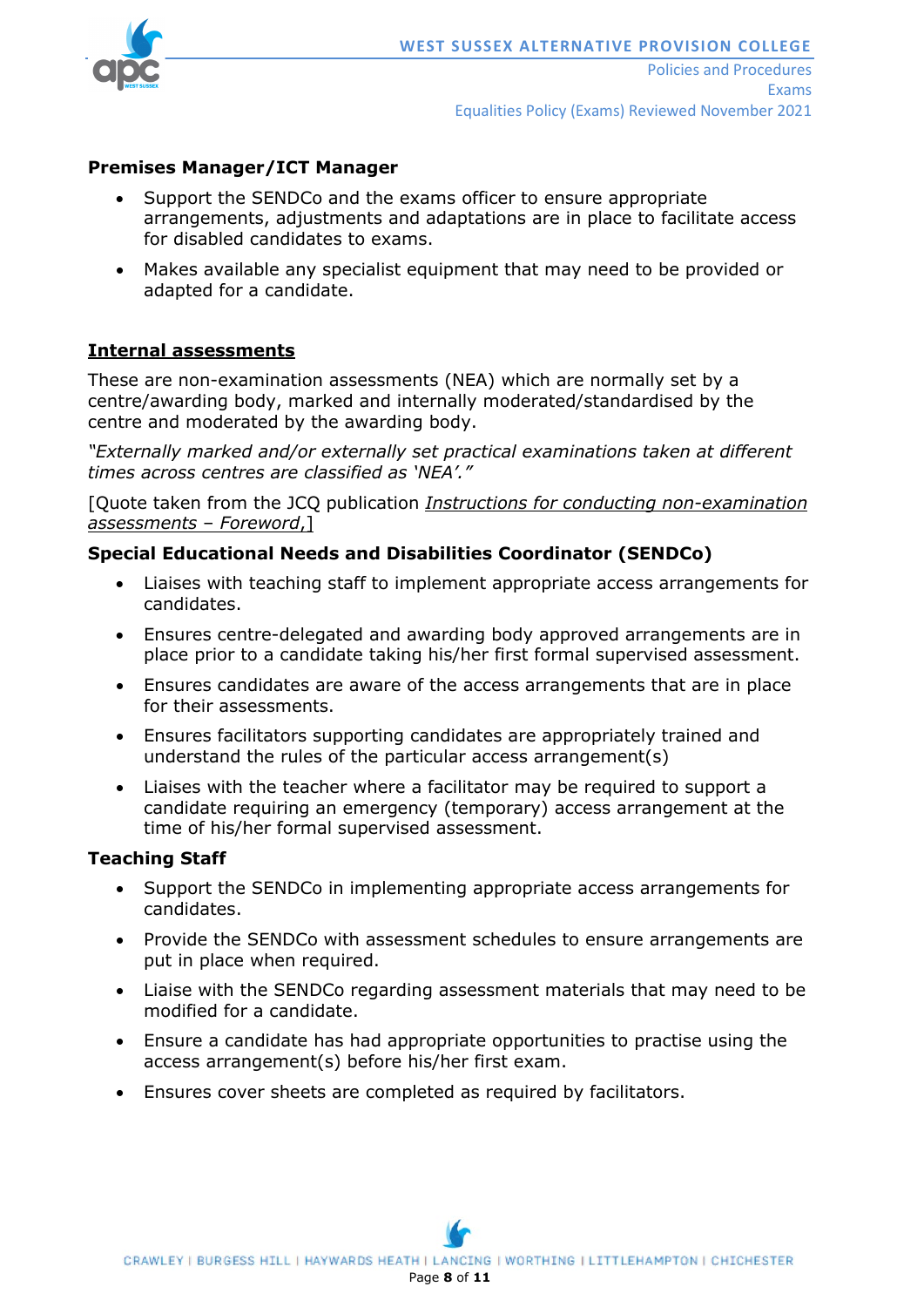

# **Internal exams**

These are exams or tests which are set and marked within the centre, normally a pre-cursor to external assessments.

# **Special Educational Needs and Disabilities Coordinator (SENDCo)**

• Liaises with teaching staff to implement appropriate access arrangements for candidates.

## **Assistant Head/ Centre Manager**

• Provide the SENDCo with internal exam timetable to ensure arrangements are put in place when required.

#### **Exams Officer**

• Provide exam materials that may need to be modified for a candidate.

#### **Teaching Staff**

• Support the SENDCo in implementing appropriate access arrangements for candidates.

#### **Facilitating access - examples**

The following information confirms the centre's good practice in relation to the Equality Act 2010 and the conduct of examinations.

On a candidate-by-candidate basis, consideration is given to

- adapting assessment arrangements
- adapting assessment materials
- the provision of specialist equipment or adaptation of standard equipment
- adaptation of the physical environment for access purposes

The table provides example arrangements, adjustments and adaptations that are considered to meet the need(s) of a candidate and the actions considered/taken by the centre for the purposes of facilitating access.

| <b>ISSUED</b>           | April 2016           |
|-------------------------|----------------------|
| <b>ADOPTED BY WSAPC</b> | April 2016           |
| <b>RATIFIED BY GB</b>   | <b>6th June 2016</b> |
| <b>REVIEWED DATE</b>    | November 2021        |
| <b>REVIEW DUE</b>       | November 2022        |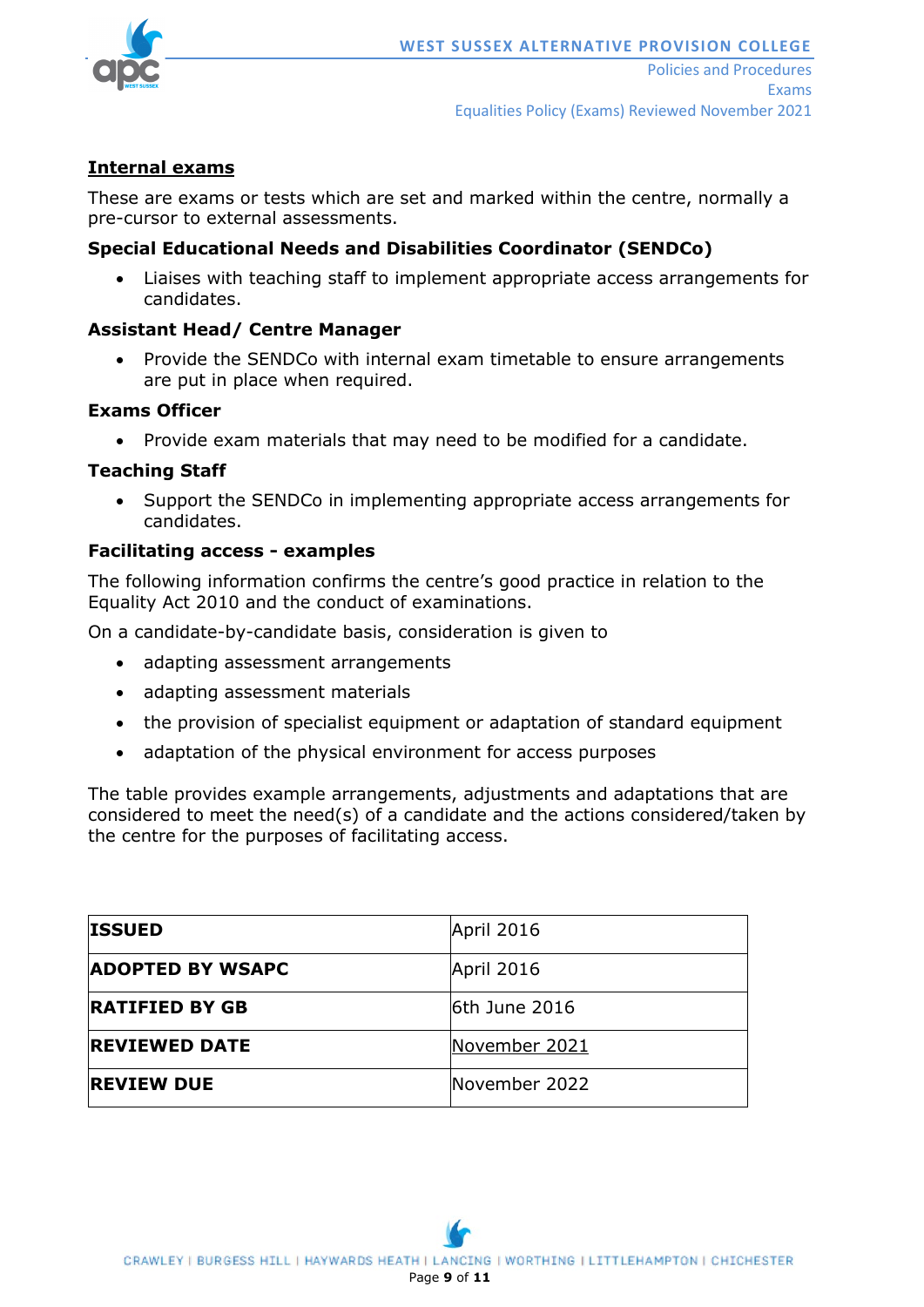

┯

Equalities Policy (Exams) Reviewed November 2021

| <b>Example of</b><br>candidate<br>need(s)                                                             | <b>Arrangements</b><br>explored                                                     | <b>Centre actions</b>                                                                                                                         |
|-------------------------------------------------------------------------------------------------------|-------------------------------------------------------------------------------------|-----------------------------------------------------------------------------------------------------------------------------------------------|
| A medical<br>condition<br>which<br>prevents the<br>candidate<br>from taking<br>exams in the<br>centre | Alternative site<br>for the conduct of<br>examinations<br>Supervised rest<br>breaks | SENDCo gathers evidence to support the need for the candidate to take exams at home.                                                          |
|                                                                                                       |                                                                                     | Head of Centre provides written statement for file to confirm the need.                                                                       |
|                                                                                                       |                                                                                     | Approval confirmed by SENDCo; AAO approval for both arrangements not required.                                                                |
|                                                                                                       |                                                                                     | Assistant Head/Centre Manager discussion with candidate to confirm the arrangements<br>should be put in place.                                |
|                                                                                                       |                                                                                     | EO submits appropriate 'Alternative site for timetabled written exams to awarding<br>body/bodies online using CAP.                            |
|                                                                                                       |                                                                                     | EO provides candidate with exam timetable and JCQ information for candidates.                                                                 |
|                                                                                                       |                                                                                     | Assistant Head/Centre Manager confirms with candidate the information is understood.                                                          |
|                                                                                                       |                                                                                     | Assistant Head/Centre Manager agrees with candidate that prior to each exam will call to<br>confirm fitness to take exam.                     |
|                                                                                                       |                                                                                     | Assistant Head/Centre Manager allocates invigilator(s) to candidate's timetable; confirms<br>time of collection of exam papers and materials. |
|                                                                                                       |                                                                                     | Invigilator monitors candidate's condition for each exam and records any issues on incident<br>log.                                           |
|                                                                                                       |                                                                                     | Invigilator records rest breaks (time and duration) on incident log and confirms set time<br>given for exam.                                  |
|                                                                                                       |                                                                                     | Invigilator briefs EO after each exam on how candidate's performance in exam may have<br>been affected by his/her condition.                  |
|                                                                                                       |                                                                                     | EO discusses with Assistant Head/Centre Manger if candidate is eligible for special<br>consideration (candidate present but disadvantaged)    |
|                                                                                                       |                                                                                     | EO processes request(s) for special consideration where applicable; incident log(s) provides<br>supporting evidence.                          |